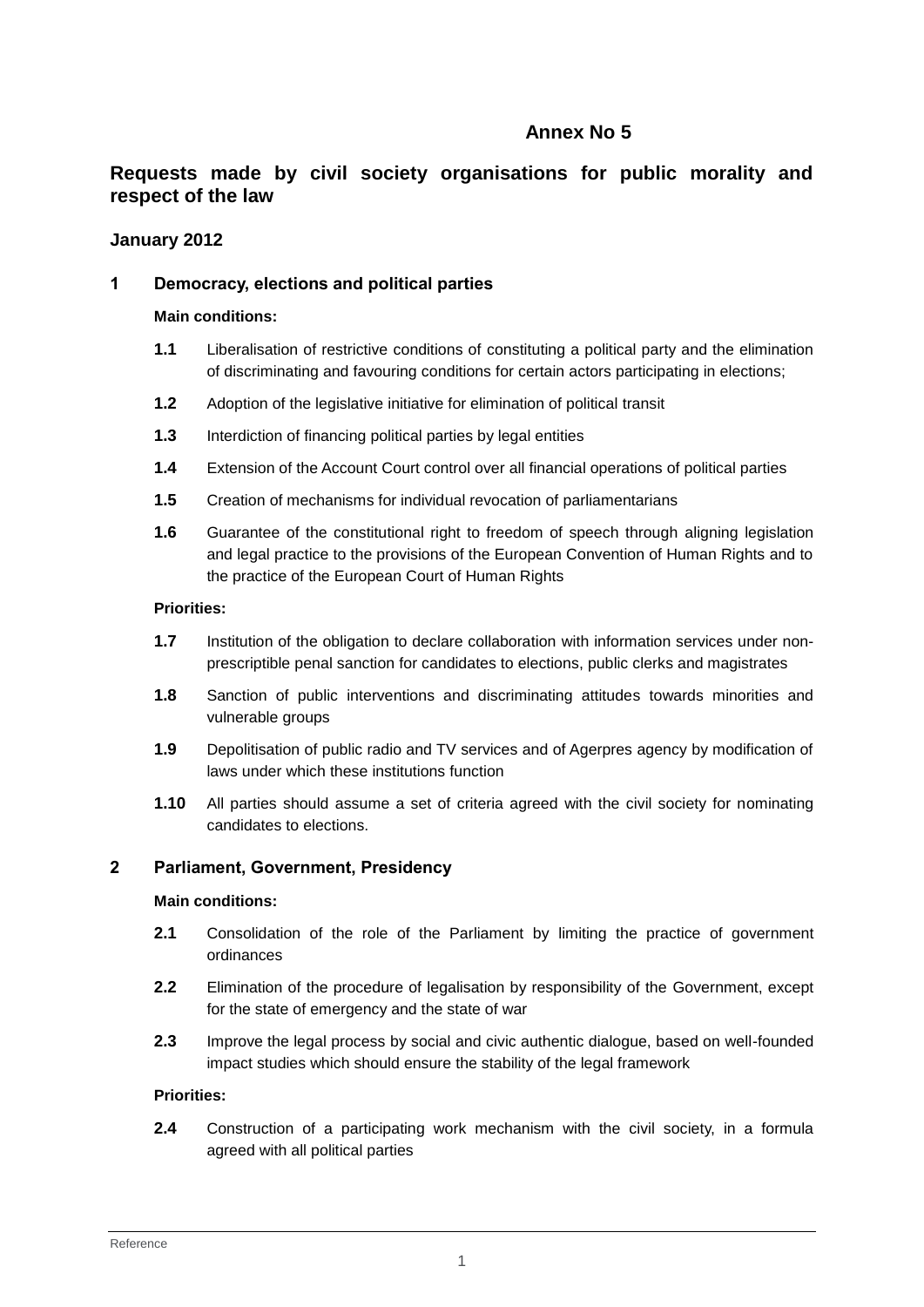- **2.5** Introduce the sanction of annulling the effects of those normative acts whose process of adoption did not respect Law 52/2003 on decisional transparency
- **2.6** Simplify the procedure of approving body search and sending in court of ministers and former ministers
- **2.7** Reduce the presidential immunity and suspend any prescription during the mandate

### **3 Transparency and good governing**

#### **Main conditions:**

- **3.1** Depolitise the administrative body and transparency of recruitment for public clerks based on competency, publicise organigrams of public institutions and CVs of public clerks on the website of the institution
- **3.2** Create, in cooperation with the civil society and the business associations, a permanent monitoring on the allocation of public finances to the private sector
- **3.3** Integral and proactive application of law 544/2001 by automatically placing on the website of the institution all activity reports as requested by the law, as well as all public acquisitions, budgets and salaries in the public sector
- **3.4** Enlarge the application of laws 52/2003 and 544/2001 in order to cover other categories of legal persons within the public and state owned sectors, as well as the information to which the access of citizens is free
- **3.5** Create an administrative sanction for the wrong application of law 544/2003 and well as law 52/2003

#### **Priorities:**

- **3.6** Strengthen the capacity of departments responsible for answering requests based on law 544/2001 so that they are capable of responding as soon as possible, correctly and fully, to the requests received from citizens
- **3.7** Simplify, standardise and unify administrative procedures by adopting the Administrative Code and the administrative procedure Code of Romania
- **3.8** Setting, by law, all cost standards for public services and investments

# **4 Justice, law and jurisprudence**

#### **Main conditions:**

- **4.1** Create the principle of material responsibility for the bad management of public finances and infringement of citizens' rights
- **4.2** Re-create the real independence and protection of magistrates against all political interference, without instituting impunity for malpraxis and corruption
- **4.3** Legislative simplification and systematisation by adopting sectorial regulation codes

#### **Priorities:**

**4.4** Ensure transparency and quality to the act of justice, unify legal practice and set motivation standards for Court decisions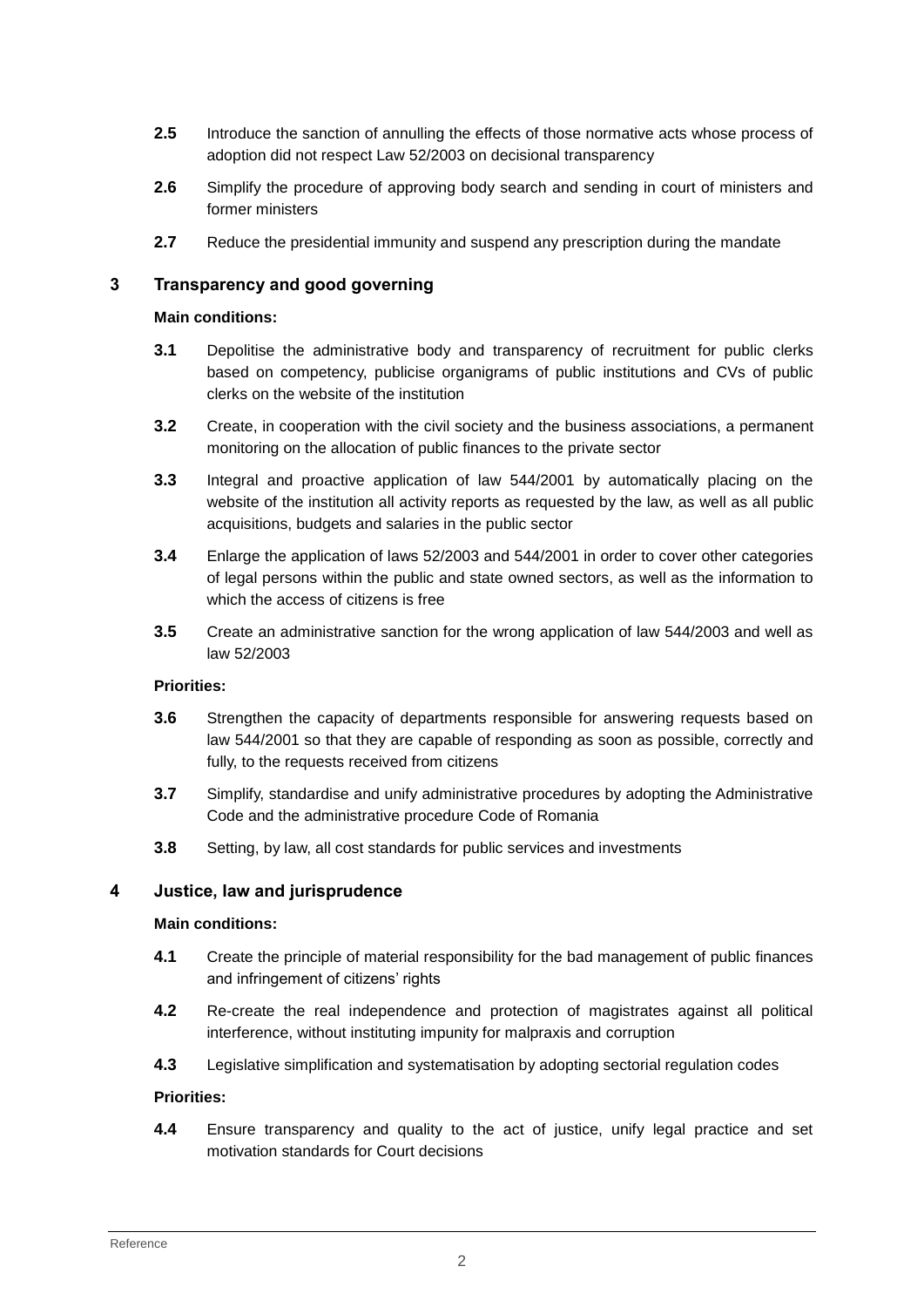**4.5** Withdraw and discourage any legislative projects that would work against transparency of the statement of assets and against a real control of the conflicts of interest and incompatibilities in the exercise of public functions and roles.

## **5 Public participation and civic dialogue**

#### **Main conditions:**

- **5.1** Change the law of public manifestations in order to eliminate the current excessive restrictions
- **5.2** Increase the role of participative democracy, according to the Treaty of Lisbon by creating new mechanisms for interaction between citizens and institutions and by respecting initiative of citizens at local and parliamentary levels
- **5.3** Introduce individual revocation mechanisms for mandates obtained in elections by citizen initiatives of creating referendums in circumscriptions
- **5.4** Organise consultations on relevant public policy themes, all along the public policy process

#### **Priorities:**

- **5.5** Stop abuses by legal forces against the exercise of the right to freedom of speech and public gathering
- **5.6** Investigate abuses made by the Gendarmes against peaceful protesters, including a parliamentary commission
- **5.7** Organise consultations in elaborating important programme documents (for instance National Strategy Anti-corruption, National Development Plan, Operation Programmes and the National Programme for Rural Development)
- **5.8** Build and use dialogue and public consultation at the level of ministries and local public authorities
- **5.9** Include representatives of NGOs in the Economic and Social Council
- **5.10** Set and respect a regular consultation schedule, at the level of the Prime Minister, through the College for Consultation of Associations and Foundations

# **6 Environment**

### **Main conditions:**

- **6.1** Acknowledge durable development as horizontal policy through operational existing legislation and satisfactory budget allocation
- **6.2** Use structural and cohesion funds so that the results of the projects lead to a real durable development
- **6.3** Operate national programmes of durable development, which are clear and predictable, and which should contribute towards a green economy
- **6.4** Improve the formal and non-formal education programme, as well as increase the degree of public awareness on durable development
- **6.5** Stimulate local economic activity in rural areas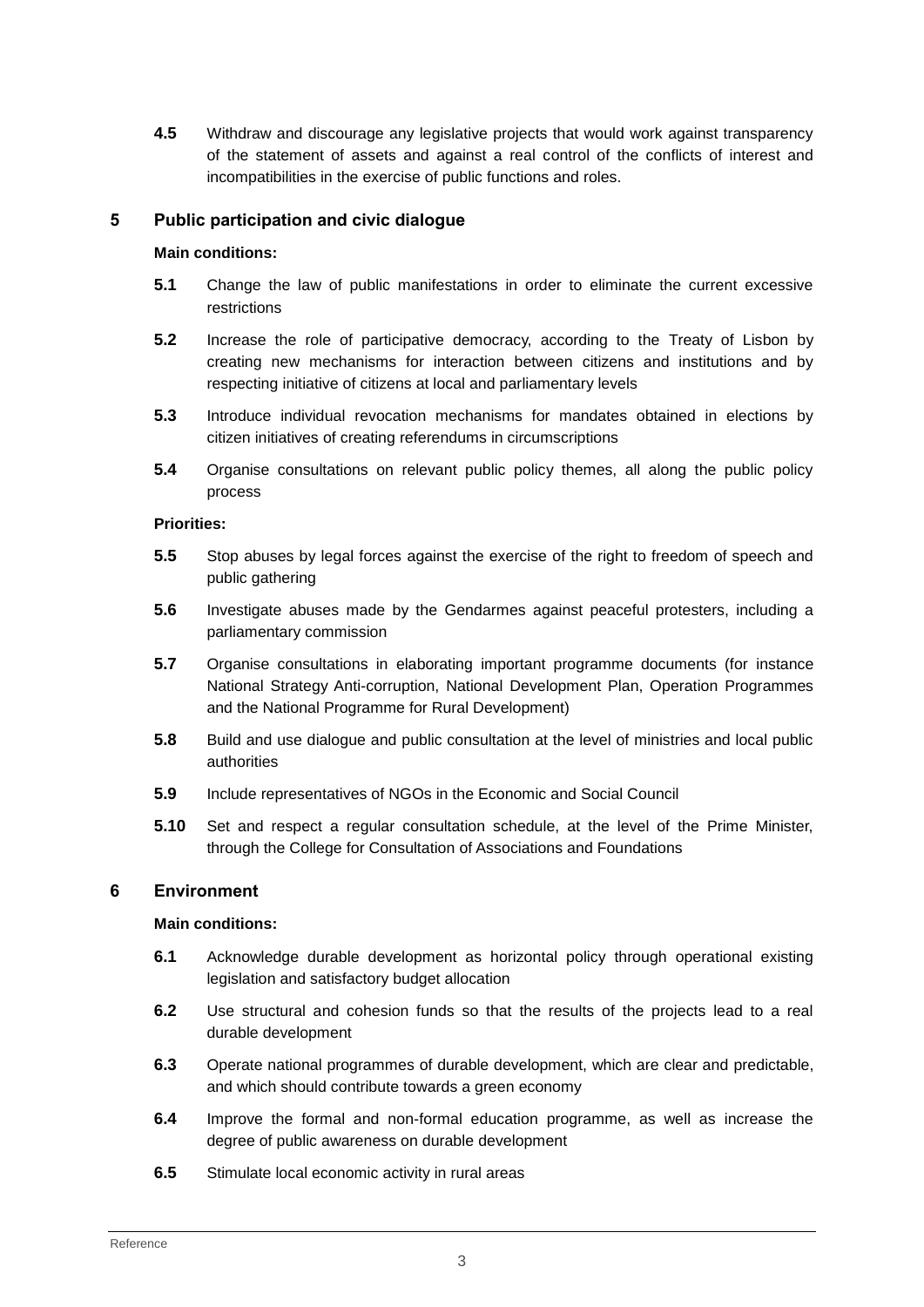### **Priorities:**

- **6.6** Reject the project of modification of the Law of Mines 85/2003, which would allow mining corporations to make expropriations on behalf of the state
- **6.7** Stop the process of authorising operations on mining exploitation in Rosia Montana and investigate illegalities which were signalled by the civil society
- **6.8** Identify and sanction those who favoured abuses against the environment (illegal cutting, pollution, introduction of hunting in protected areas, unsustainable urban development, etc)
- **6.9** Public delimitation of political parties and of the Romanian President from private interests related to exploiting natural resources with a major impact on the environment
- **6.10** Sustain the revitalisation of rural areas by projects supporting *in situ* the unprotected rural patrimony

# **7 Social**

### **Main conditions:**

- **7.1** Sustain social economy, small enterprises and rural development, as means of fighting against social exclusion and poverty, and to reduce the huge distance between the rich and the poor
- **7.2** Promote decentralisation of social services, from the perspective of their role as responsible institution and at the level of budget allocation
- **7.3** Harmonise the social assistance legislation

### **Priorities:**

- **7.4** Review the allocation of resources from the state budget dedicated to the social field (education, health, social services) through transparent, strategic and efficient allocations of public resources, in consultation with all factors interested
- **7.5** Sustain and legitimise the action of changing negative attitudes by punctual interventions at local level and manage issues of social inclusion of discriminated groups; integration and application of the concept of active citizenship in any kind of intervention, stimulating both minority and majority groups
- **7.6** Facilitate the development of a free social services market, similar to other general interest services in the field of education and health
- **7.7** Promote, especially on local levels, the principle of subsidiary, in the sense of substituting public structures and services in the process of managing social issues structured of civil society and private services, which can ensure the effective framework for an efficient use of community resources

# **8 Management of public funds and goods**

- **8.1** Create the obligation of pre-approval of the Parliament for exploiting country mineral resources and fossils
- **8.2** Create mechanisms that should lead to an efficient management of public and European funds